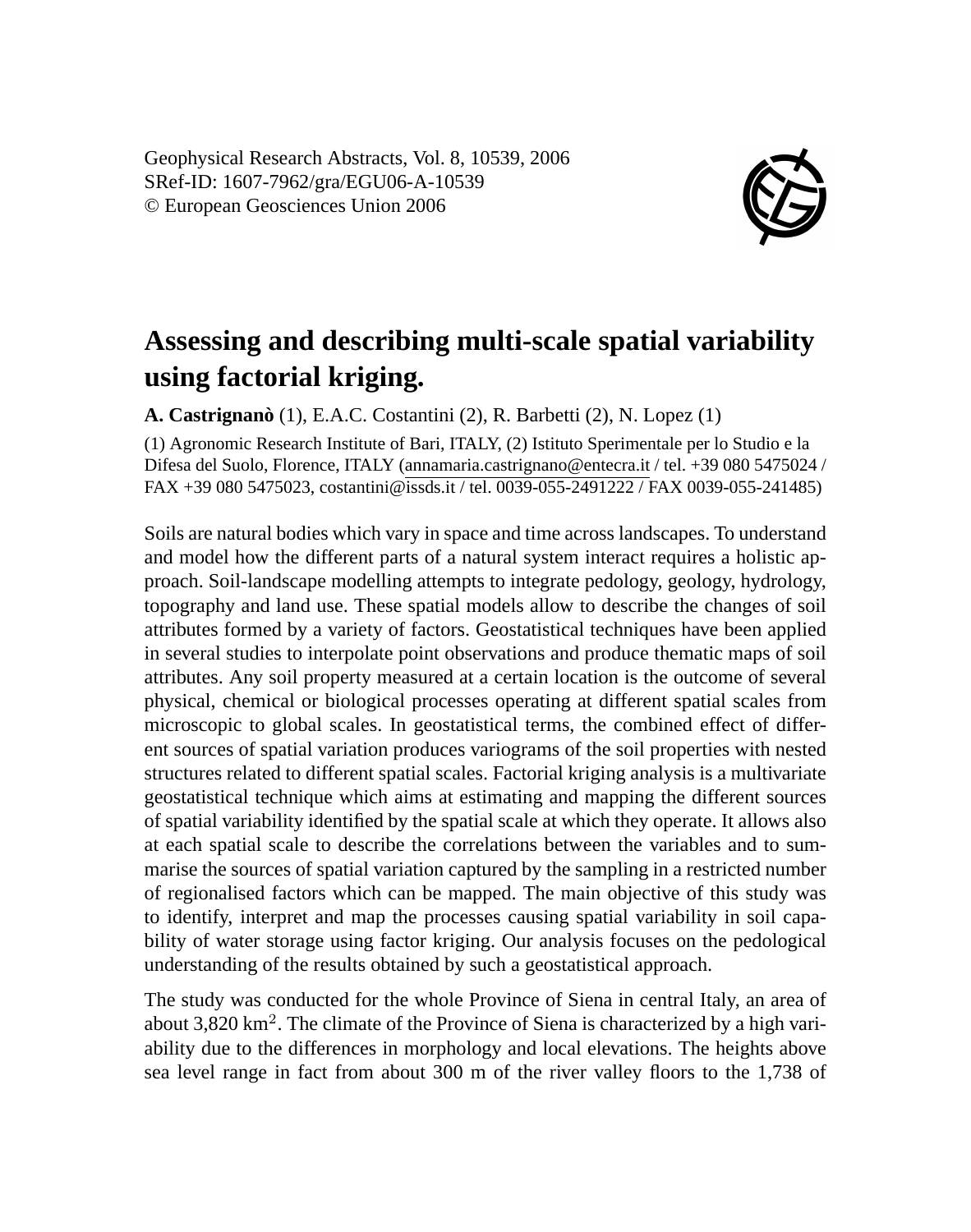Mount Amiata, with the nearly 1,000 m a.s.l. of Chianti and Cetona mounts. The highest precipitations (above 1,000 mm on average, and up to 1,500 mm on Mount Amiata), and lowest mean annual temperatures (lower than 12  $^{\circ}$ C, and around 9  $^{\circ}$ C on Mount Amiata), localized along the two ridges at the higher altitudes, and with a relatively arid and warm zone in the Orcia river valley bottom (mean annual temperature of about 14  $\degree$ C and average precipitations of less than 600 mm). Long term mean annual precipitation ranges from 630 to 1,275 mm. The geology of the province of Siena is rather variegated and complex. Marine clays and sands are the most diffused lithological types, followed by different kinds of limestone, marls and turbidites, and sandstone. Main soil typologies are Cambisols, Luvisols, Regosols and Andosols on metamorphic and volcanic rocks, and limestone; Cambisols, Regosols and Vertisols on Plio-Pleistocene marine sediments. Agricultural lands cover a 55% of the territory, woodlands are about a third of it.

Soil samples were taken at 742 locations according to a sampling carried out after a landscape analysis based on thematic maps and photointerpretation and, among others, the following soil properties were determined: depth, particle size, pH, total and active carbonates, organic matter, cation exchange capacity, exchangeable bases, electric conductivity, bulk density, amount of water at -33 and -1,500 kPa, available water capacity.

A multivariate geostatistical analysis was performed using four soil properties (depth, sand and clay contents and available water content). In order to study the impact of topography on soil-landscape characteristics the elevation from a digital elevation model (DEM) of 20 m x 20 m resolution was added as auxiliary variable. Since all variables showed non-normal distributions, they were transformed through a gaussian anamorphosis and standardised to zero mean and unit variance. Then, a linear model of coregionalization (LMC) was fitted to the matrix of all experimental autoand cross-variograms and a principal component analysis of each coregionalization matrix was performed to yield sets of regionalised factors separately for each spatial scale. The individual gaussian variables and each factor were cokriged and mapped, after back-transformation to produce the maps of raw variables.

The LMC was modelled as the sum of three spatial structures, a nugget effect, a shortrange spherical structure with a range of 7,000 m and a long-range gaussian structure with a range of 32,000 m. The greatest components of variation were represented by nugget and short-range structures, which denotes the complex pattern of spatial variation of the study site. From the analysis of the structures of the factors at each spatial scale it results that nugget variation is dominated by AWC variation (about 56%) and soil depth (about 31%); short-range variation by elevation (53%) and AWC (41%); long-range variation is mostly related to topography (about 80%) whereas only